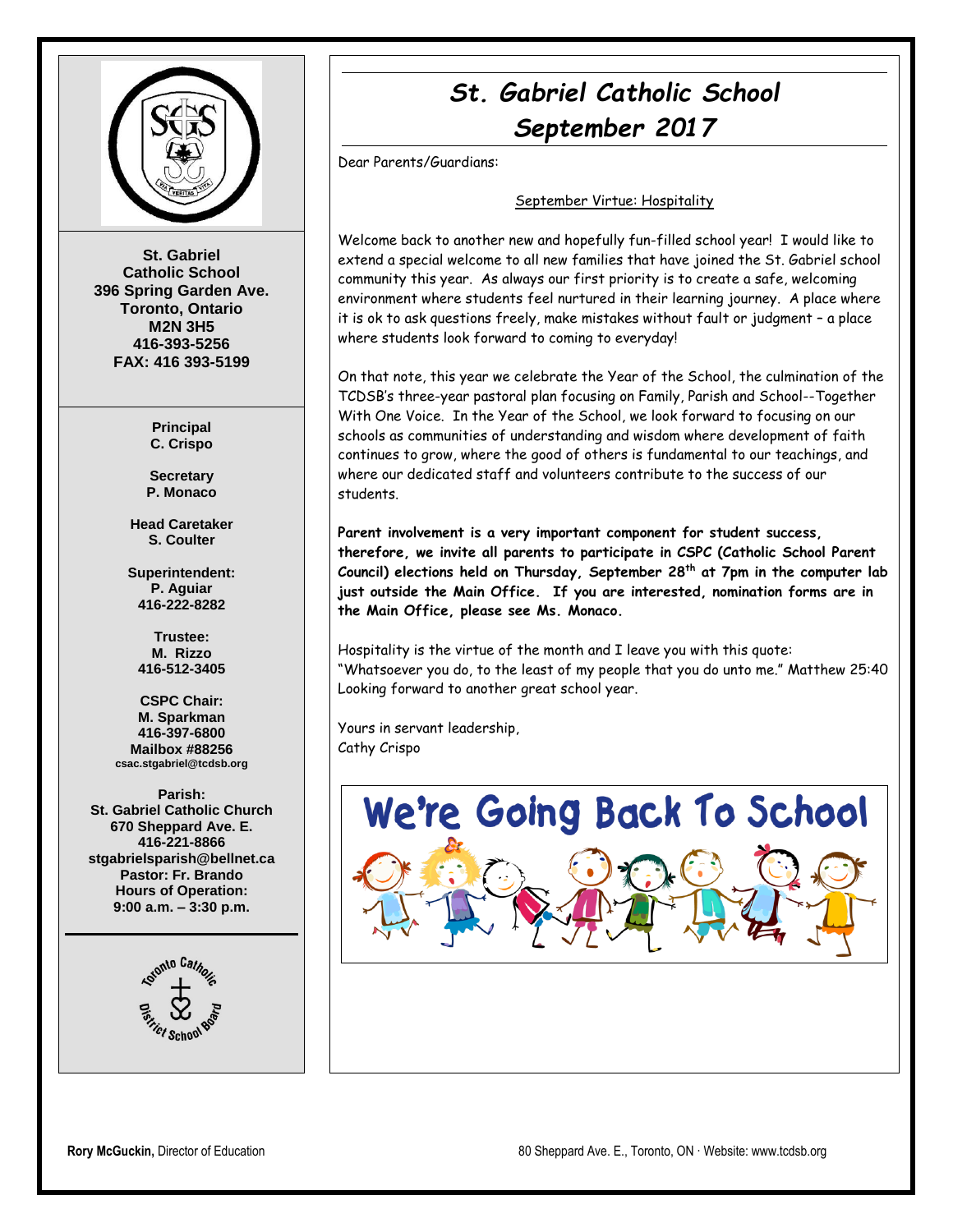## ST. GABRIEL SCHOOL STAFF LIST 2017-2018

| Cathy Crispo           | Principal                  |  |
|------------------------|----------------------------|--|
| Patricia Monaco        | Secretary                  |  |
| Rachel Paolella (LTO)  | ELP                        |  |
| Sharon Pacheco         | ECE (Paolella)             |  |
| Jessica DeGouveia      | ELP                        |  |
| (supply)               |                            |  |
| Roselle Joven (supply) | ECE (DeGouveia)            |  |
| Angela Vaz             | Gr. 1                      |  |
| Cathy Ryu              | Gr. $1/2$                  |  |
| Michele Noonan         | Gr. $2/3$                  |  |
| Angela Capozzoli       | Gr. $3$                    |  |
| Stephanie Ruggiero     | Gr. 3/4                    |  |
| (LTO)                  |                            |  |
| Annette Shortt         | <i>Gr.</i> 4/5             |  |
| Julie Gauthier         | Gr. 5/6                    |  |
| Sarah Porter           | Gr. 6/7                    |  |
| Brian Rodrigues (LTO)  | Gr. 7/8                    |  |
| Christine Jevezian     | Gr. 8                      |  |
| Stephanie Kwong        | Library Tech (M/Tu)        |  |
| Aurora Galluzzo        | Spec. Ed.                  |  |
| Oksana Makhnitska      | M.E.                       |  |
| <b>Wendy Baker</b>     | Phys. Ed. (T/W)            |  |
| Jason Halili           | Phys. Ed. (M)              |  |
| Isabella Lence         | ESL                        |  |
| Elena DiSimino         | Core French                |  |
|                        | Core French (M-F pm)       |  |
| Shirley Mardigian      | <b>Education Assistant</b> |  |
| Ita DiGiulio           | <b>Education Assistant</b> |  |
| Julie Moon             | <b>Education Assistant</b> |  |
| Christella Sutherland  | Vocal Music (Th/Fri am)    |  |
| Michele Stocker        | Inst. Music (Tu/Fri pm)    |  |
| Liliana Compagnone     | Guidance (Tues a.m.)       |  |
| Steve Coulter          | <b>Head Caretaker</b>      |  |
| <b>Manny Florio</b>    | Night Caretaker            |  |
| Rosa Salvatore and     | Lunchtime Supervisor       |  |
| <b>Rachel Monteiro</b> |                            |  |

## **REGISTRATION FOR SACRAMENTS FOR SCHOOL AGE CHILDREN**

Registration for children who wish to receive the Sacraments of First Communion, Reconciliation and Confirmation will be held at St. Gabriel's Church on the following times:

**Wednesday, September 20th, 7:30 PM to 9:00 PM**

**Thursday, September 28th. 7:30 PM to 9:00 PM Saturday, September 30th 1.30 PM to 3.30** 

### **Please Note:**

**PM**

**A copy of the child's Baptismal Certificate is required if registering for First Communion or Confirmation**.

\$30 is required at registration for Confirmation to defray related costs.

Please call the Parish Office 416-221-8866 or visit the Parish website

[www.stgabrielsparish.ca](http://www.stgabrielsparish.ca/) should you need more information.

Thank you.



# NEEDED!!

**St. Gabriel is looking for a new Nutrition Program Coordinator. If you are interested, please contact Ms. Crispo at 416-393-5256.**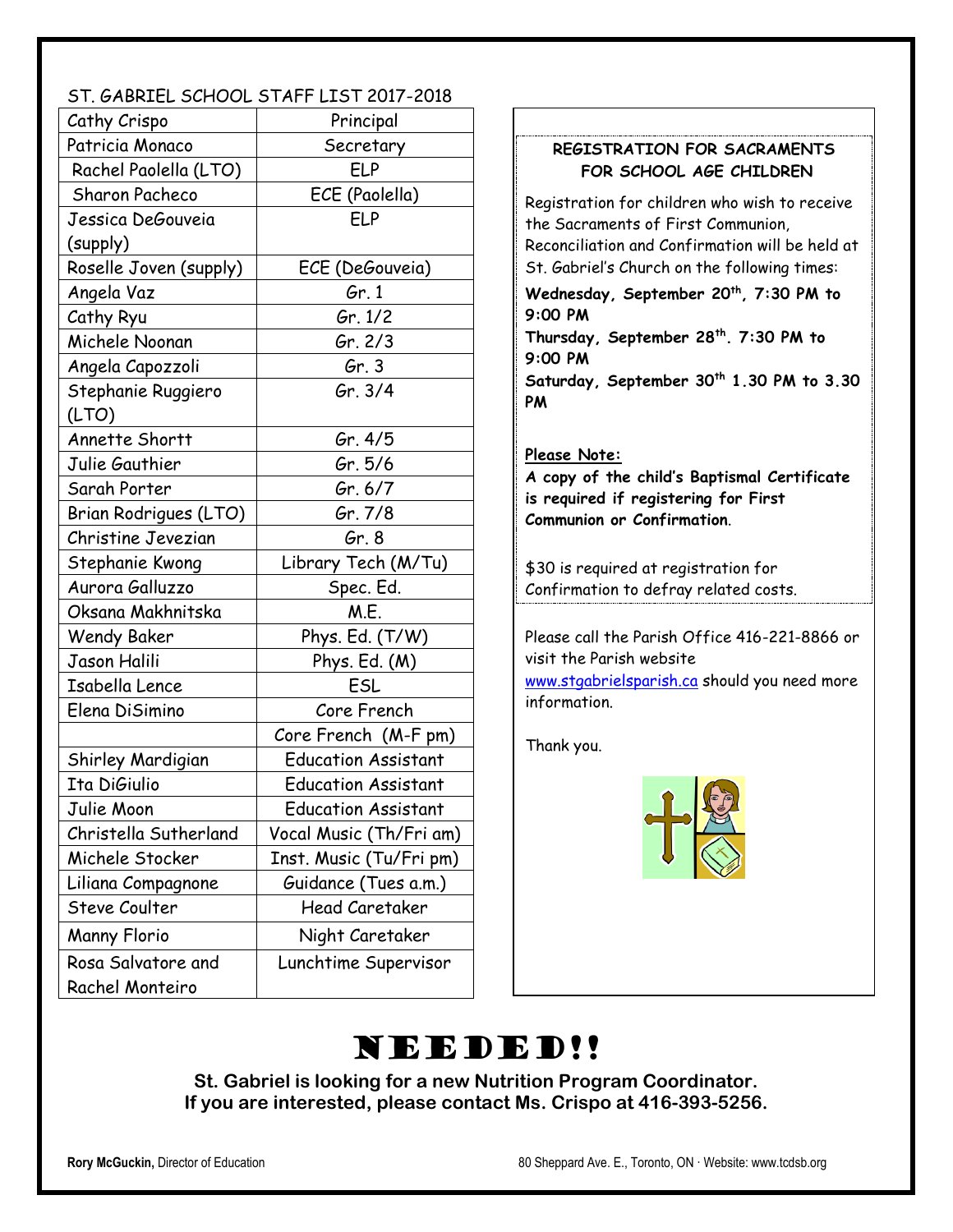# **ST. GABRIEL SCHOOL HOURS 2017-2018 SCHOOL YEAR**



**Start of School Day**: 9:00 a.m. **Afternoon Recess:** 2:10 p.m. to 2:25 p.m. **Dismissal:** 3:30 p.m.

**Morning Recess:** 10:42 a.m. to 10:57 a.m. **Lunch Hour**: **11:45 p.m. to 12:45 p.m.**

#### **SAFE SCHOOL ARRIVAL PROGRAM**

Please leave a message by calling the school at **416-393-5256** when your child will be absent or late. Please make sure that all students who arrive late check in at the front office.

#### **STUDENT INFORMATION**

Please ensure that all information regarding your child is up-to-date. We need to have the correct home telephone numbers, work numbers, home address and emergency contact. If these numbers change please let the school know promptly, IN WRITING.

#### **LUNCH ROUTINES**

Students who remain at school for lunch may NOT LEAVE THE SCHOOL GROUNDS anytime during the lunch hour without written parent permission. For safety reasons, we highly discourage parents/guardians from allowing their children to leave the school property unsupervised for lunch.

#### **FAITH PLANNERS/STUDENT AGENDAS**

We will continue to use student agendas. The cost for each Agenda is \$8.00

We highly recommend the use of the Agenda as a communication tool between school and home. Please take some time to review the content in the opening pages.

They include policies, procedures and St. Gabriel's Code of Conduct information, as well as the school's Progressive Discipline Plan.

#### **VISITORS TO THE SCHOOL**

A reminder that all visitors **must report to the front office**. If you need to speak with your child's teacher, kindly call and make an appointment. Your child's teacher will be happy to meet with you at a mutually convenient time.

#### **APPROPRIATE DRESS CODE POLICY**

All students are expected to come to school daily appropriately dressed and in a manner that reflects the aims and atmosphere of a Catholic school. St. Gabriel has adopted the TCDSB NAVY BLUE AND WHITE DRESS CODE, which consists of the following: a solid navy blue bottom (pant, kilt, skirt, or shorts); a plain white or navy blue shirt or top; and a white or navy blue sweater or pullover. Some examples of items not allowed are: spaghetti strap or tank tops, jeans/denim material, black pants, pants with stripes in any colour, tee shirts with logos or slogans on them, and shortshorts.

#### **DROPPING OFF & PICKING UP STUDENTS**

For the sake of safety, we ask that in the mornings you drop off your children in the appropriate sections of the school yard and leave them with our staff. **Please make sure that your child is dropped off no earlier than 8:40 a.m. as supervision in our school yard begins at 8:40 a.m.** This will help the students develop routines and it will also help our staff ensure a safe school yard.

If you are picking up your child early from school please come to the office and sign out the student. Thank you for your cooperation in this matter.

#### **CURRICULUM NIGHT**

Curriculum Night is scheduled for **Wednesday, October 4 th, 2017** at **7:00 p.m**. Details will follow.

### **SCHOOL BUS INFORMATION**

The Toronto Student Transportation Group has launched the new transportation portal available at [www.torontoschoolbus.org](http://www.torontoschoolbus.org/)

The portal allows you to look up your child's bus information and subscribe to the late bus notification system so that emails are delivered directly to your inbox when the bus companies report late busses. If you have any questions, please contact the transportation department at 416-394-4287 or at [transportation@torontoschoolbus.org](mailto:transportation@torontoschoolbus.org)